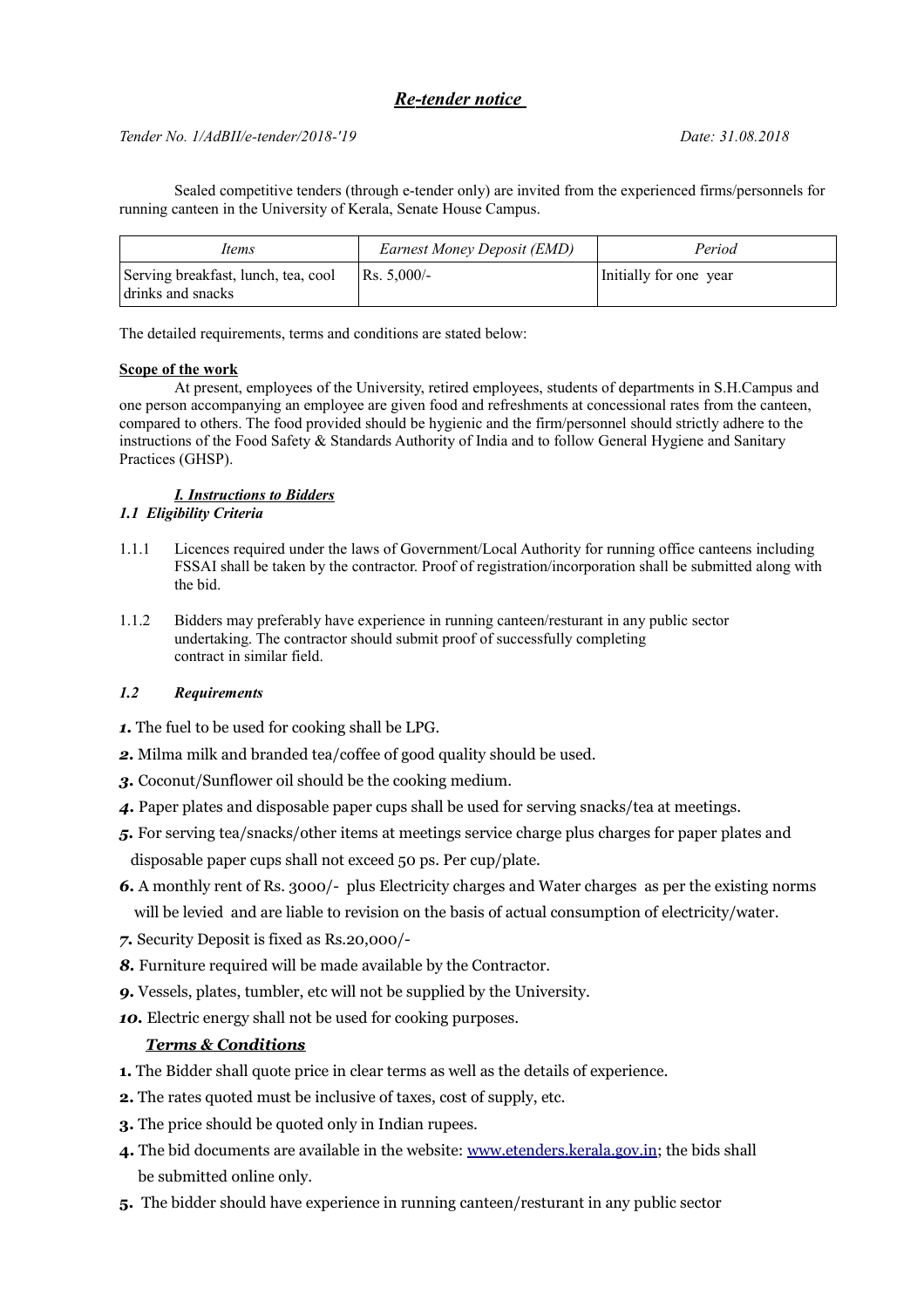undertaking. References in this respect should be given along with the credentials and appropriate documents regarding this should be submitted.

- **6.** Bidder can visit the site before submitting the bid if required.
- **7.** The decision of the University in all matters will be final.
- **8.** The University has the right to cancel the work order at any time without assigning any reason in part or in full.
- **9.** This bid will be a two part bid.
- **10**. Bidders should examine all instructions, terms and conditions given in the tender document. Failure to furnish information required by the Bid or submission of Bid not substantially responsive in every respect will be at the Bidder's risk and may result in rejection of Bids. Bidders should strictly submit the Bid as specified in the tender, failing which the bids will be treated as non-responsive and will be rejected.
- **11.** The technical bid format as given in the tender shall be filled. The technical bid shall not contain any indications of price, otherwise the bid will be rejected.
- **12**. All 46 items must be quoted in Annexure-B of commercial bid.
- **13**. The bidder is required to deposit Earnest Money Deposit of Rs.5,000/- as per the instructions in the site. The validity of the EMD shall be till the date of validity of quotation
- **14.** It will be the responsibility of the Bidder that all factors have been investigated and considered while submitting the bids and no claim whatsoever including those of financial adjustments to the contract under this tender will be entertained.
- **15.** Only the technically qualified bids will be considered for price bid.
- **16.** All the mandatory documents should be uploaded along with the tender.
- **17.** The offer submitted by the bidders should be valid for a minimum period of 180 days from the date of opening of the tender.
- **18**. In case of disputes, only the court situated in Thiruvananthapuram will have the jurisdiction.
- **19**. The contractor shall, at all times, ensure discipline, decent and courteous behaviour by his employees.
- **20.** The contractor shall not use the building and premises for residential purposes.
- **21.** The canteen shall operate on all working days between 7 a.m. to 7 p.m. only.
- **22.** The rate list and menu as approved by the University should be displayed in the noticeboard.
- **23.** Safety standards should be properly maintained.
- **24.**The contractor shall not make any addition or alteration to the building/premises or tamper with the fittings or electrical installations therein, nor make any unauthorized constructions or extension to the electricity or water supply lines, without the specific written permission.
- **25.** The procurement of necessary provisions viz., rice, Atta, vegetables, oil, condiments, spices etc and gas for the canteen will be the sole responsibility of the Contractor and no financial or other types of assistance for such procurement will be given.
- **26**. The contractor will have to make arrangement for cleanliness of canteen and its surroundings to the satisfaction of the University. The contractor shall also be responsible for the safe and hygienic disposal of the canteen waste.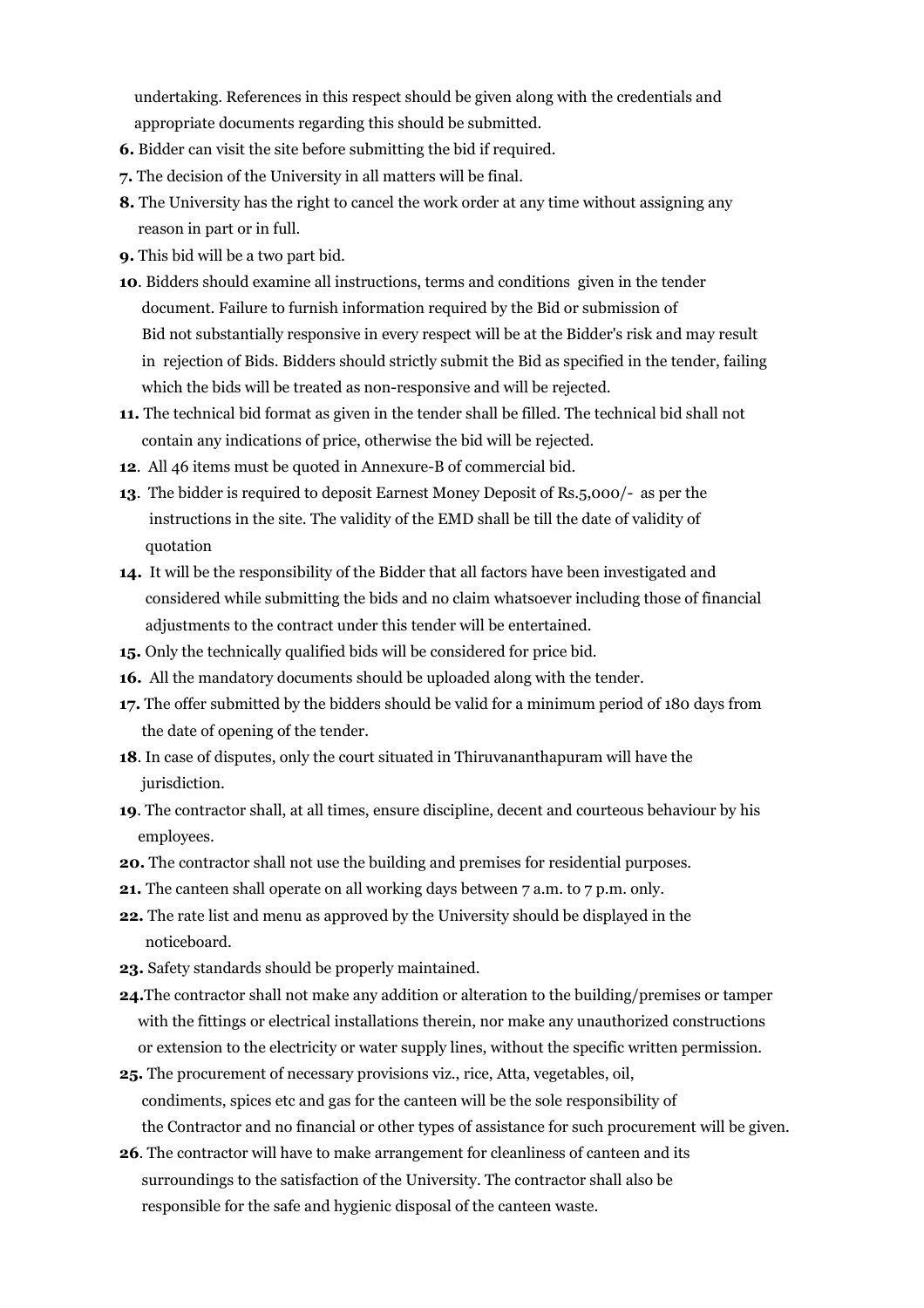- **27.** Plastic wastes shall be removed from University premises on daily basis by the Contractor. Drainage line at kitchen area / plate washing area shall be maintained by the Contractor
- **28.** The contractor will be required to execute an agreement in the prescribed form in this behalf in case the contract is awarded.

| <b>Tender Notification Date:</b>                 | 04.09.2018              |  |
|--------------------------------------------------|-------------------------|--|
| <b>Issuing of Bidding Document (online):</b>     | 04.09.2018              |  |
| Last date and time for submission of bid online: | 19.09.2018 @ 5 PM       |  |
| Date & time of opening of technical bid:         | 22.09.2018 @ 11.30 AM   |  |
| Date & time of opening of price bid:             | Will be announced later |  |
|                                                  |                         |  |

For details contact: Ad BII section,

University of Kerala Palayam, Thiruvananthapuram-34 Phone-0471-2386410

*Sd/-*

*Registrar*

### **Annexure-A**

*TECHNICAL BID IN RESPONSE TO TENDER No.*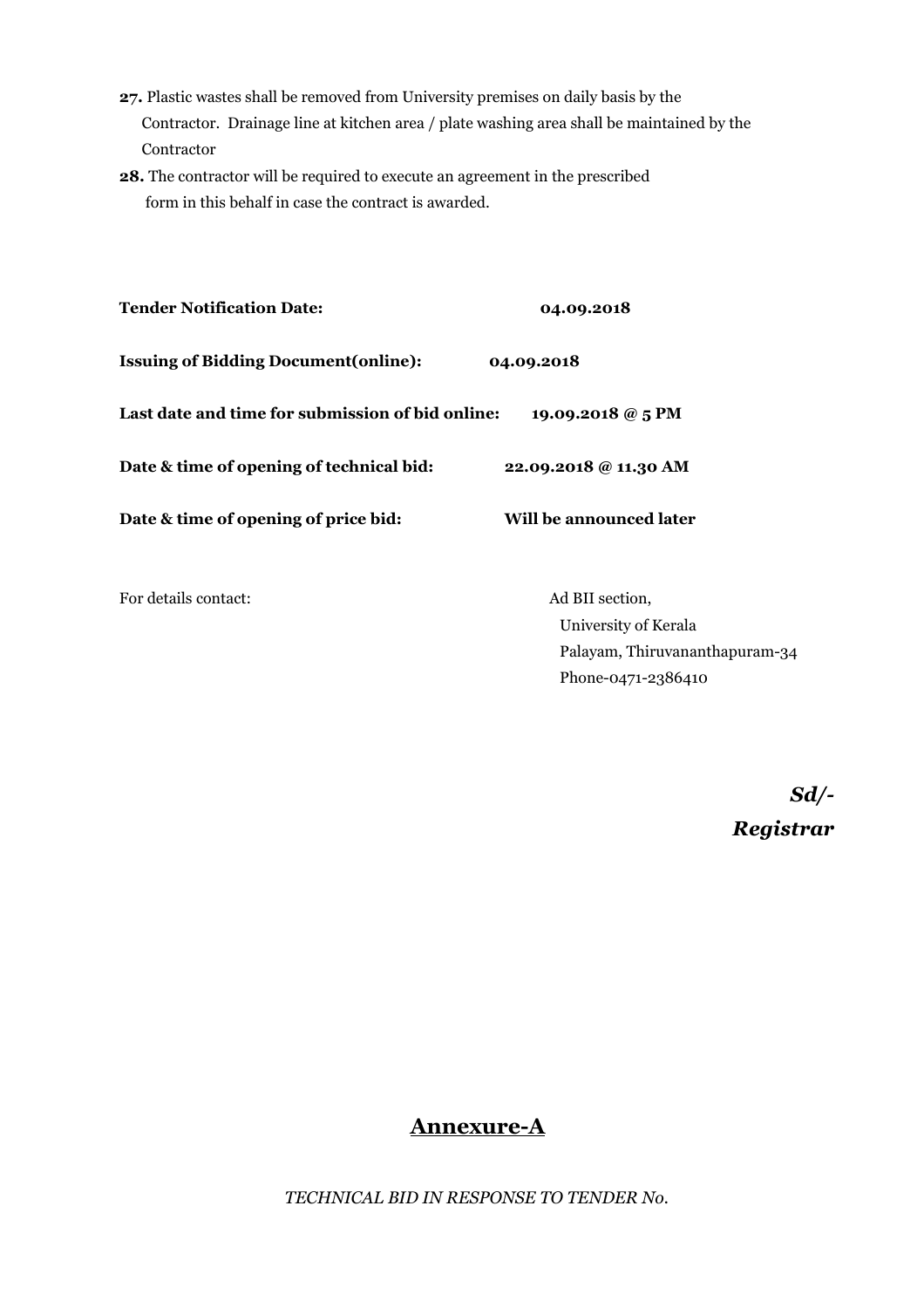## *Name:*

# *Address:*

# *Telephone No:*

| Sl. No. |                                                                                    | Details |
|---------|------------------------------------------------------------------------------------|---------|
| 1.      | License No.                                                                        |         |
| 2.      | PAN No.                                                                            |         |
| 3.      | Name of the organizations where<br>similar services were provided by the<br>bidder |         |
| 4.      | <b>EMD</b> details                                                                 |         |

*\_\_\_\_\_\_\_\_\_\_\_\_\_\_\_\_\_\_\_\_\_\_\_\_\_\_\_\_\_\_\_*

# **Annexure-B**

*COMMERCIAL (PRICE) BID IN RESPONSE TO TENDER No.* 

*\_\_\_\_\_\_\_\_\_\_\_\_\_\_\_\_\_\_\_\_\_\_\_\_\_\_\_\_\_\_\_*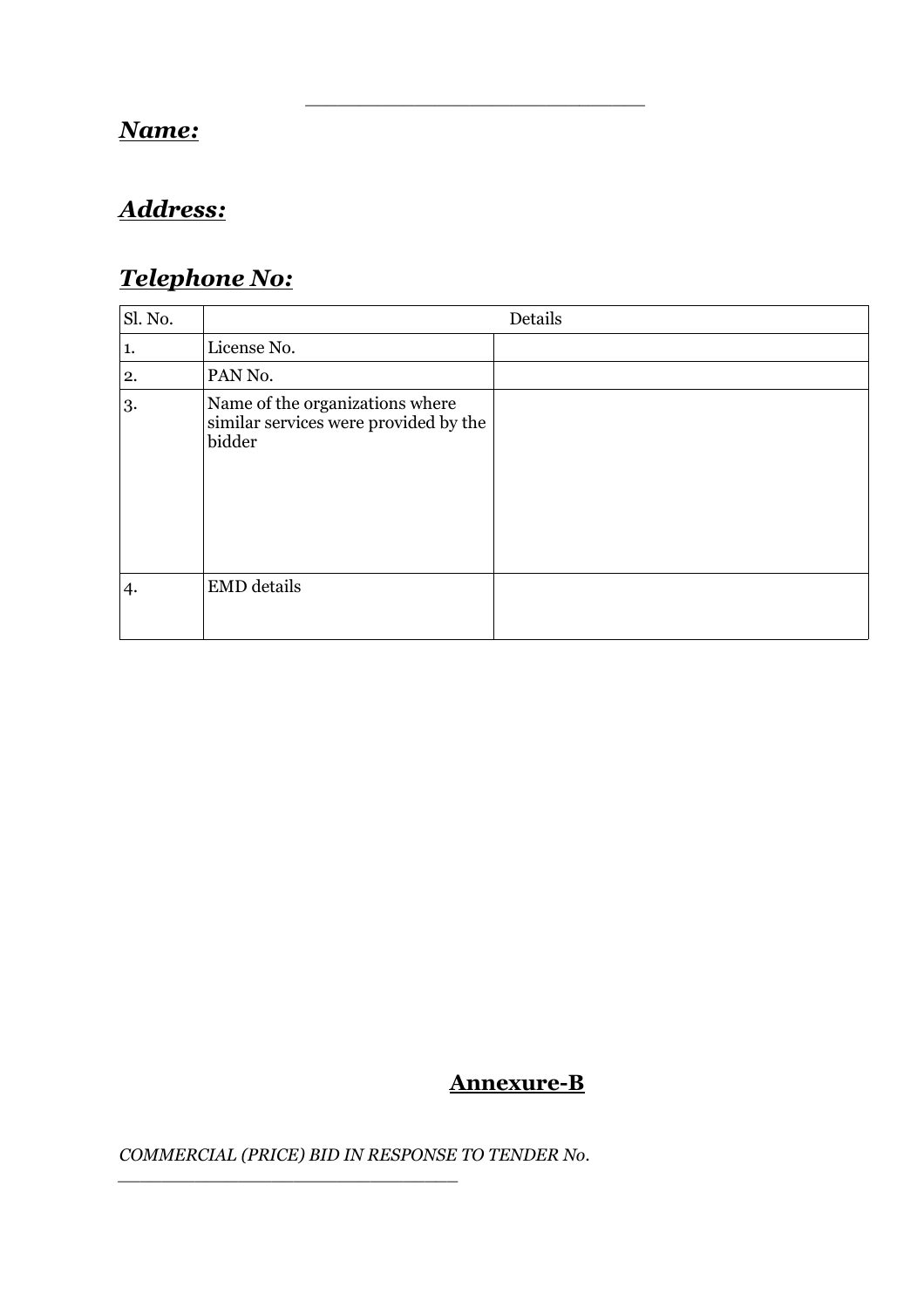| S1<br>No: | Items                                 | Rate for staff | Rate for Public |
|-----------|---------------------------------------|----------------|-----------------|
| 1.        | Tea (6 ounce)                         |                |                 |
| 2.        | Coffee (6 ounce)                      |                |                 |
| 3.        | Bru Cofee (6 ounce)                   |                |                 |
| 4.        | Milk (8 ounce)                        |                |                 |
| 5.        | Horlicks (6 ounce)                    |                |                 |
| 6.        | Bournvita(6 ounce)                    |                |                 |
| 7.        | Lemon Juice(1 glass)                  |                |                 |
| 8.        | Cool drinks(1 glass)                  |                |                 |
| 9.        | Dosa $(60 g)$                         |                |                 |
| 10.       | Puttu (2 piece, green gram &pappadam) |                |                 |
| 11.       | Appam(60 g)                           |                |                 |
| 12.       | Idiappam(60 g)                        |                |                 |
| 13.       | Chappatti(1 set-3 nos)                |                |                 |
| 14.       | Porotta(1No-100 g)                    |                |                 |
| 15.       | Poori Masala(1 set-3 Nos with masala) |                |                 |
| 16.       | Idili $(60 g)$                        |                |                 |
| 17.       | Parippu vada(75 g)                    |                |                 |
| 18.       | Uzhunnu vada(75 g)                    |                |                 |
| 19.       | Pazhampori(75 g)                      |                |                 |
| 20.       | Modakam (75 g)                        |                |                 |
| 21.       | Vazhakka Baji (75 g)                  |                |                 |
| 22.       | Rasavada(75 g)                        |                |                 |
| 23.       | Unniappam(75 g)                       |                |                 |
| 24.       | Munthirikothu(75 g)                   |                |                 |
| 25.       | Ullivada(75 g)                        |                |                 |
| 26.       | Neyyappam(100 g)                      |                |                 |
| 27.       | Green peas curry (100 g)              |                |                 |
| 28.       | Tomato curry (100 g)                  |                |                 |
| 29.       | Kadala curry (100 g)                  |                |                 |
| 30.       | Potato curry (100 g)                  |                |                 |
| 31.       | Egg roast (1 egg)                     |                |                 |
| 32.       | Omlet (1 egg)                         |                |                 |
| 33.       | Fish curry (100 g with fish piece)    |                |                 |
| 34.       | Fish fry (1 piece)                    |                |                 |
| 35.       | Beef curry (100 g)                    |                |                 |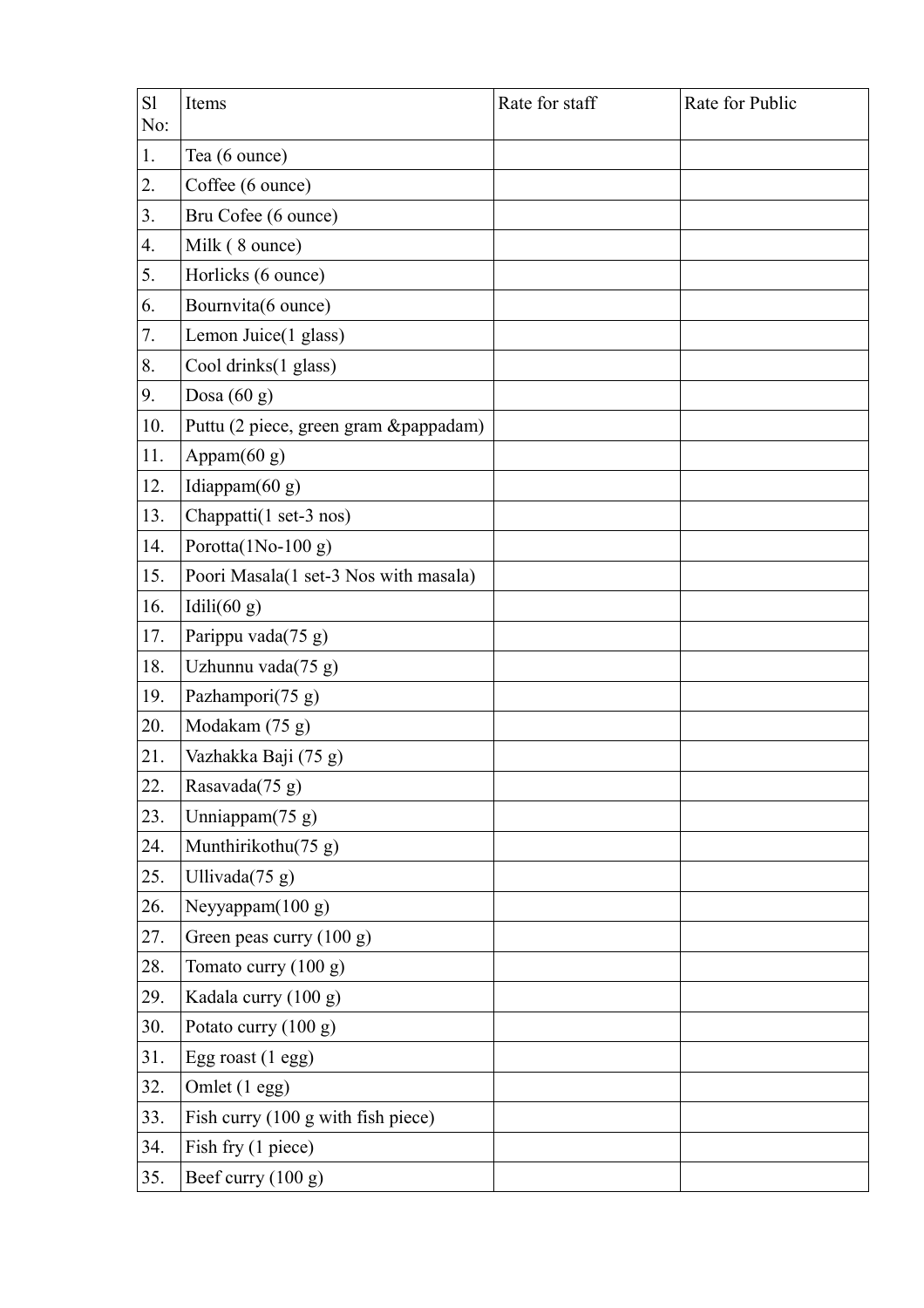| 36. | Beef fry $(100 g)$                                                                               |  |
|-----|--------------------------------------------------------------------------------------------------|--|
| 37. | Mutton curry $(80 \text{ g})$                                                                    |  |
| 38. | Mutton fry $(80 g)$                                                                              |  |
| 39. | Chicken curry $(100 g)$                                                                          |  |
| 40. | Chicken fry $(100 g)$                                                                            |  |
| 41. | Neychoru (1 plate with salad, pappadam<br>and pickle)                                            |  |
| 42. | Beef biriyani (1 plate with 1 egg, salad,<br>pappadam and pickle)                                |  |
| 43. | Mutton biriyani(1 plate with 1 egg,<br>salad, pappadam and pickle)                               |  |
| 44. | Chicken biriyani (1 plate with 1 egg,<br>salad, pappadam and pickle)                             |  |
| 45. | Vegetable biriyani ((1 plate with salad,<br>pappadam and pickle)                                 |  |
| 46. | Meals(parippu, sambar, moru, aviyal,<br>kichadi, thoran, pickle, pulisseri, rasam<br>& pappadam) |  |

### *CHECKLIST TO BE ENCLOSED ALONG WITH THE BIDS*

| 'Sl | <b>Particulars</b> | Status of enclosure |
|-----|--------------------|---------------------|
| No. |                    |                     |